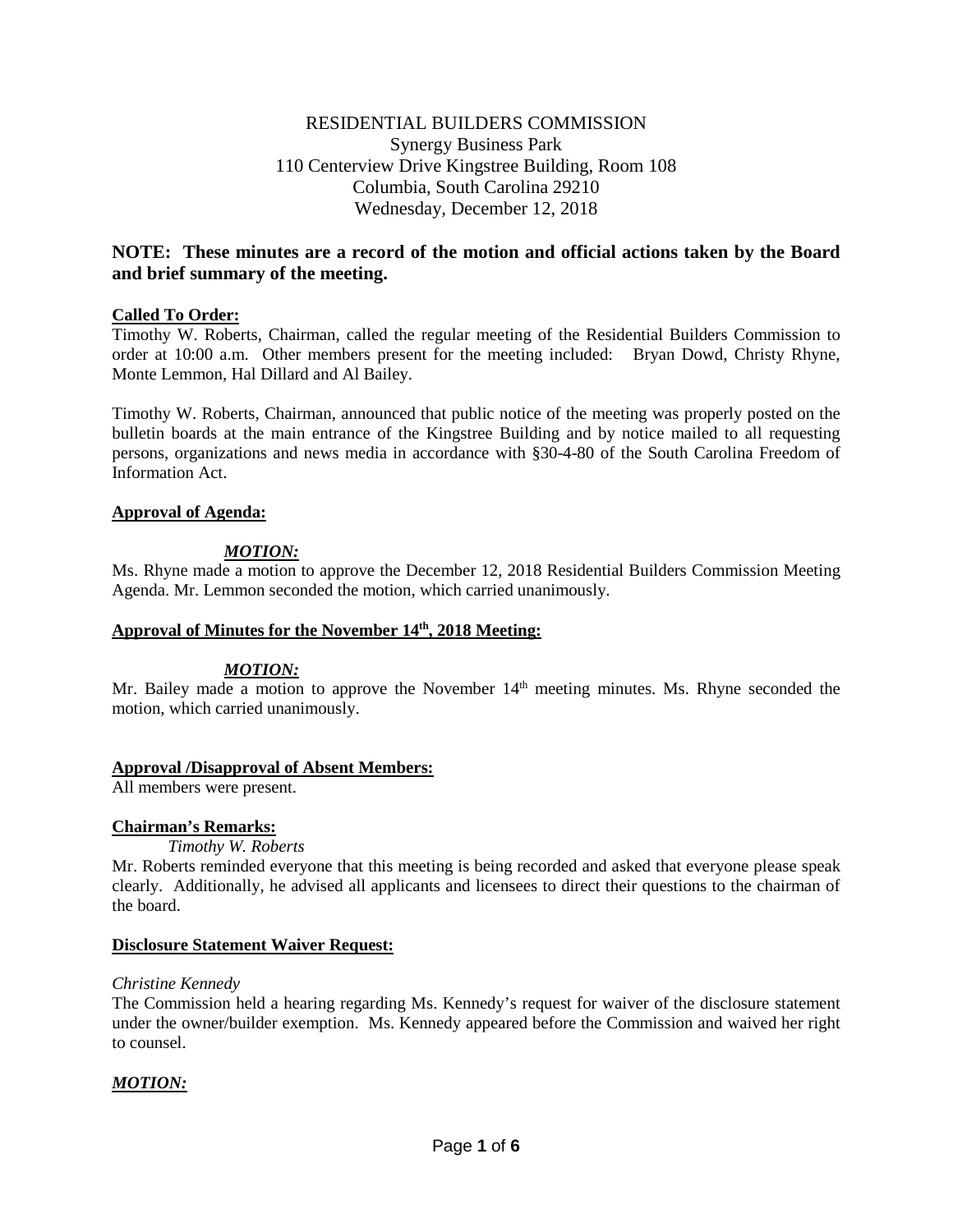Mr. Dillard made a motion to approve Ms. Kennedy's request for a waiver. Mr. Lemmon seconded the motion, which did not carry. Mr. Dowd, Ms. Rhyne and Mr. Bailey opposed.

### *Damon Shabeldeen*

The Commission held a hearing regarding Mr. Damon Shabeldeen's request for a waiver of the disclosure statement under the owner/builder exemption. Mr. Shabeldeen appeared before the Commission and waived his right to counsel.

# *MOTION:*

Mr. Bailey made a motion to approve Mr. Shabeldeen's request for a waiver. Ms. Rhyne seconded the motion, which carried unanimously.

### *Christopher Teachey*

The Commission held a hearing regarding Mr. Christopher Teachey's request for a waiver of the disclosure statement under the owner/builder exemption. Mr. Teachey appeared before the Commission and waived his right to counsel.

### *MOTION:*

Mr. Lemmon made a motion to approve Mr. Teachey's request for a waiver. Ms. Rhyne seconded the motion, which carried unanimously.

#### **Application Reviews:**

*Michael Ritchie*

The Commission held an application review regarding Michael Ritchie. Mr. Ritchie appeared before the Commission, waived his right to counsel and presented a witness, Mr. Kent Gray.

### *MOTION*:

Mr. Dillard made a motion to deny Mr. Ritchie's request to sit for the exam due to lack of proof of experience. Ms. Rhyne seconded the motion, which carried unanimously.

Latoya Hinson

Ms. Latoya Hinson did not appear before the Commission.

*MOTION*:

No motions were made.

#### *Andrew Craigie*

The Commission held an application review regarding Andrew Craigie. Mr. Craigie appeared before the Commission and waived his right to counsel.

### *MOTION*:

Mr. Bailey made a motion to allow Mr. Craigie to sit for the exam. Ms. Rhyne seconded the motion, which carried unanimously.

### *Silvestre Donjuan*

The Commission held an application review regarding Silvestre Donjuan. Mr. Donjuan appeared before the Commission and waived his right to counsel.

#### *MOTION*:

Mr. Bailey made a motion to deny Mr. Donjuan's request to sit for the exam. Mr. Dillard seconded the motion, which carried unanimously.

#### *James McElveen*

The Commission held an application review regarding James McElveen. Mr. McElveen appeared before the Commission and waived his right to counsel.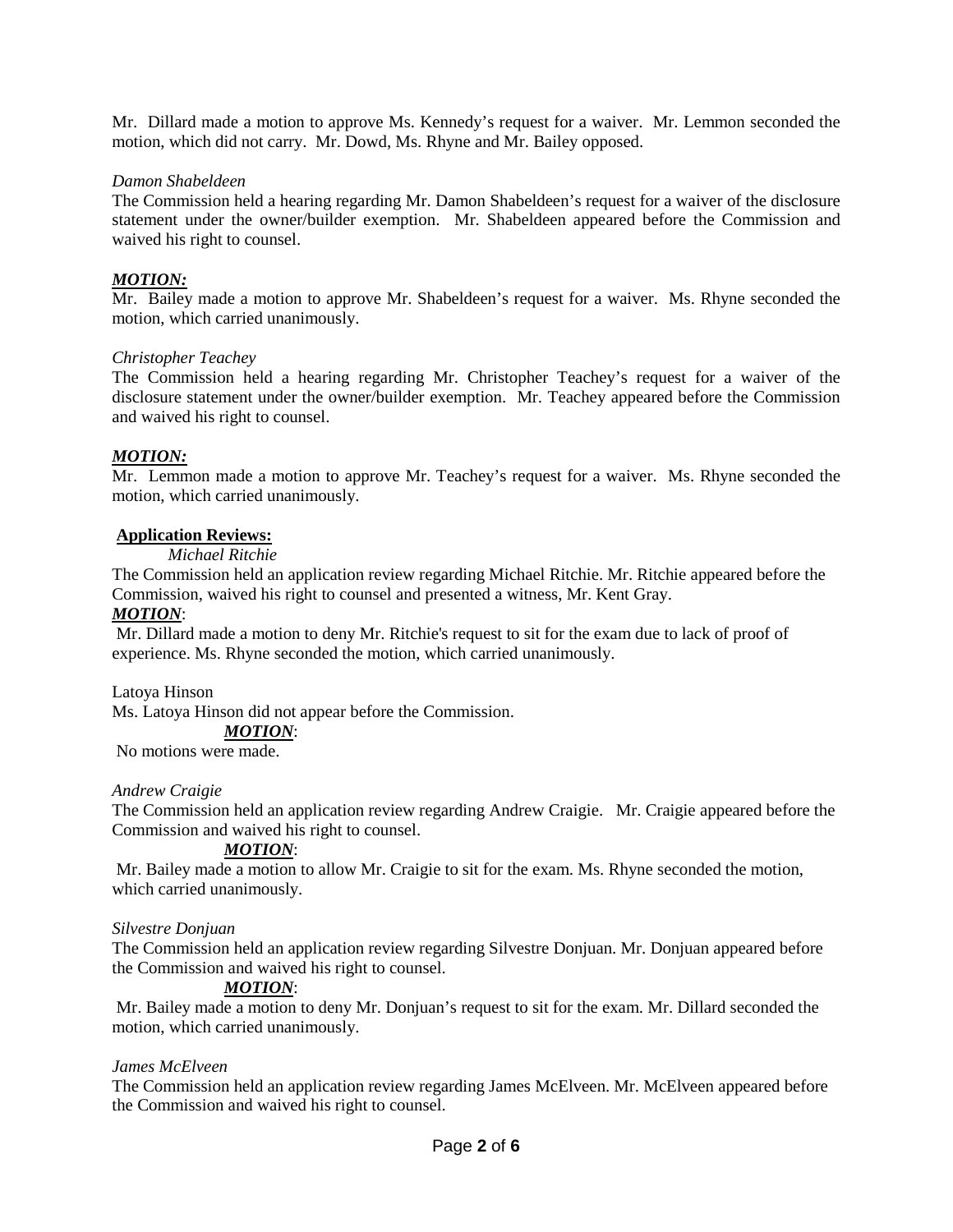### *MOTION*:

Mr. Bailey made a motion to allow Mr. McElveen sit for the exam. Ms. Rhyne seconded the motion, which carried unanimously.

#### *Rhett Graham*

The Commission held an application review regarding Rhett Graham. Mr. Graham appeared before the Commission and waived his right to counsel.

#### *MOTION*:

Mr. Bailey made a motion to allow Mr. Graham to sit for the exam. Ms. Rhyne seconded the motion, which carried unanimously.

#### *Omar Tyler*

The Commission held an application review regarding Omar Tyler. Mr. Tyler appeared before the Commission and waived his right to counsel. He presented a witness, Mr. Wesley Wright.

### *MOTION*:

Mr. Bailey made a motion to deny Mr. Tyler's request to sit for the exam due to lack of experience. Mr. Dowd seconded the motion, which carried unanimously.

#### *Julius Thomas Jr*

The Commission held an application review regarding Julius Thomas Jr. Mr. Thomas appeared before the Commission and waived his right to counsel.

#### *MOTION*:

Mr. Bailey made a motion to deny Mr. Thomas's request to sit for the exam at this time due to lack of experience. Mr. Dowd seconded the motion, which carried unanimously.

#### *Samuel Ozuna*

The Commission held an application review regarding Samuel Ozuna. Mr. Ozuna appeared before the Commission and waived his right to counsel.

#### *MOTION*:

Ms. Rhyne made a motion to enter into executive session to receive legal advice regarding the application of Mr. Ozuna. Mr. Dowd seconded the motion, which carried unanimously.

#### *MOTION*:

Mr. Bailey made a motion to exit executive session after receiving legal advice. Ms. Rhyne seconded the motion, which carried unanimously.

#### *MOTION*:

Mr. Bailey made a motion to allow Mr. Ozuna to sit for the exam. Ms. Rhyne seconded the motion, which carried unanimously.

#### *Jamal Hamam*

The Commission held an application review regarding Jamal Hamam. Mr. Hamam appeared before the Commission and waived his right to counsel.

#### *MOTION*:

Mr. Dowd made a motion to deny Mr. Hamam's request to sit for the exam. Mr. Bailey seconded the motion, which carried unanimously.

#### *Glenn D Herlong*

The Commission held an application review regarding Mr. Glenn D. Herlong. Mr. Herlong appeared before the Commission and waived his right to counsel.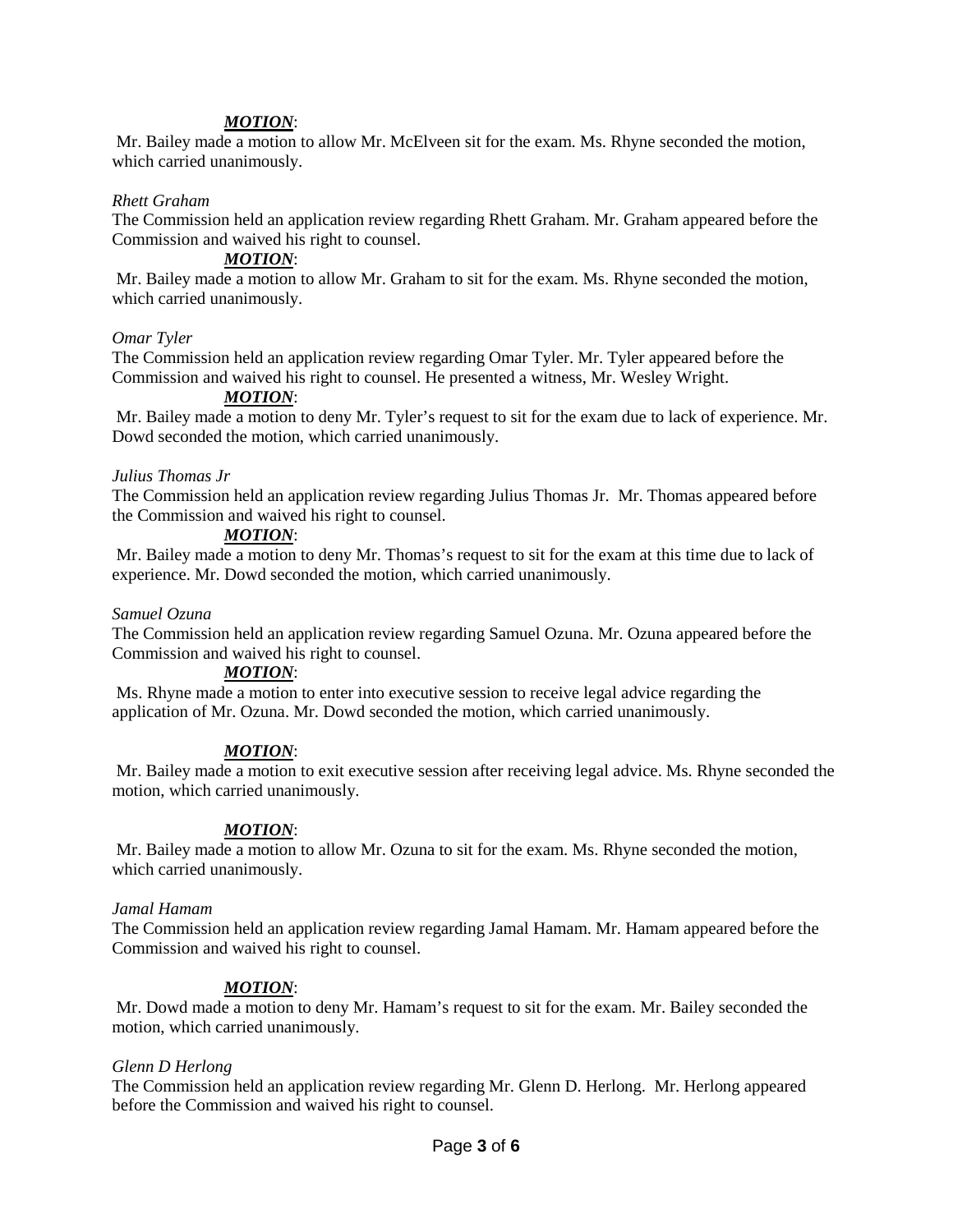#### *MOTION*:

Mr. Dillard made a motion to deny Mr. Herlong's request to sit for the exam due to lack of experience. Ms. Rhyne seconded the motion, which carried unanimously.

#### *Jacob B. Wolfe*

*Mr. Wolfe did not appear before the Commission.* **MOTION:**

No motions were made.

#### *Dalton K Taylor*

The Commission held an application review regarding Mr. Dalton K. Taylor. Mr. Taylor appeared before the Commission and waived his right to counsel.

### *MOTION*:

Mr. Dowd made a motion to allow Mr. Taylor to sit for the exam. Mr. Dillard seconded the motion, which carried unanimously.

#### *David Partridge*

The Commission held an application review regarding Mr. David Partridge. Mr. Partridge appeared before the Commission and waived his right to counsel.

### *MOTION*:

Mr. Bailey made a motion to allow Mr. Partridge to sit for the exam. Ms. Rhyne seconded the motion, which carried unanimously.

#### *Randy Kovacs*

The Commission held an application review regarding Mr. Randy Kovacs. Mr. Kovacs appeared before the Commission and waived his right to counsel.

#### *MOTION*:

Ms. Rhyne made a motion to deny Mr. Kovac's request to sit for the exam due to lack of experience. Mr. Bailey seconded the motion, which carried unanimously.

*David J Branson*

*Mr. Branson did not appear before the Commission.*

**MOTION:**

No motions were made.

*Mauricio DonJuan-Casimiro Mr. DonJuan- Casimiro did not appear before the Commission.* **MOTION:**

No motions were made.

*Leah C Winton Ms. Winton did not appear before the Commission.* **MOTION:**

No motions were made.

#### *Frank Major*

The Commission held an application review regarding Mr. Frank Major. Mr. Major appeared before the Commission and waived his right to counsel.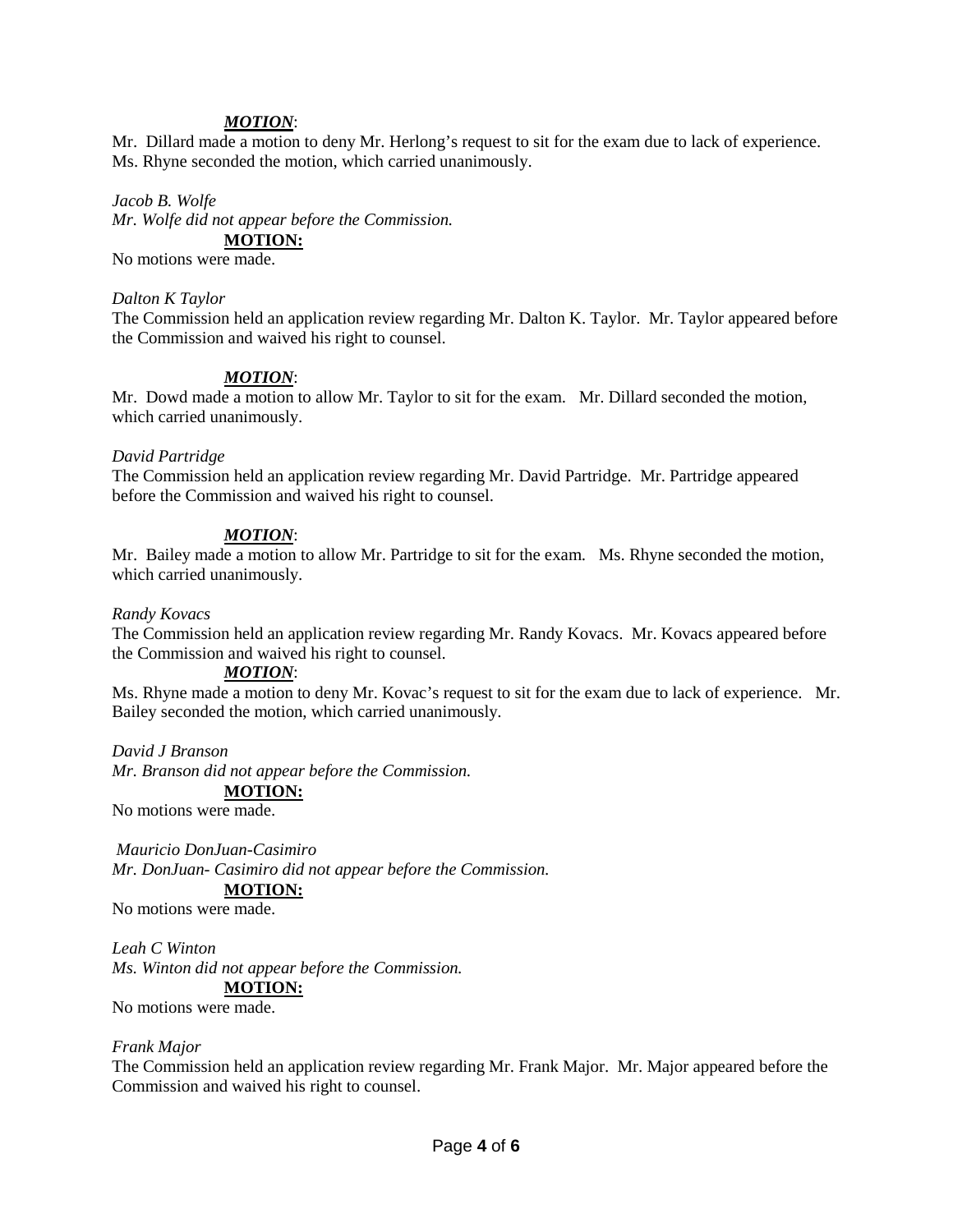### *MOTION*:

Mr. Dowd made a motion to approve the specialty registration for Mr. Major. Ms. Rhyne seconded the motion, which carried unanimously

#### *Cherod Johnson*

*The* Commission held an application review regarding Mr. Cherod Johnson. Mr. Johnson appeared before the Commission and waived his right to counsel.

### *MOTION*:

Mr. Bailey made a motion to approve the specialty registration for Mr. Johnson. Mr. Dowd seconded the motion, which carried unanimously.

### *Shawn McGee*

The Commission held an application review regarding Mr. Shawn McGee. Mr. McGee appeared before the Commission and waived his right to counsel.

### *MOTION*:

Mr. Bailey made a motion to approve the specialty registration for Mr. McGee. Mr. Dowd seconded the motion, which carried unanimously.

#### *Matthew Smothers*

The Commission held an application review regarding Mr. Matthew Smothers. Mr. Smothers appeared before the Commission and waived his right to counsel.

### *MOTION*:

Mr. Dillard made a motion to enter into executive session to receive legal advice. Mr. Dowd seconded the motion, which carried unanimously.

# *MOTION*:

Ms. Rhyne made a motion to exit executive session after receiving legal advice. Mr. Dowd seconded the motion, which carried unanimously.

### *MOTION*:

Mr. Bailey made a motion to deny renewal until the time he can provide proof of satisfaction, or agreed upon payment plans for all outstanding judgments. Mr. Dowd seconded the motion, which carried unanimously.

### **Final Order Hearings:**

*Mr. Jason Gillette case # 2017-698*

The Board held a Final Order hearing regarding Mr. Jason Gillette. Mr. Gillette was not present. Mr. Bailey recused himself due to his service as the hearing officer.

### *MOTION:*

Mr. Dillard made a motion to uphold the Hearing Officer's Recommendation. Mr. Dowd seconded the motion, which carried unanimously.

\*\*Mr. Bailey returned to the meeting.

*Mr. Joseph Carter Barksdale case # 2017-419*

The Board held a Final Order hearing regarding Mr. Joseph Barksdale. Mr. Barksdale was not present. *MOTION:*